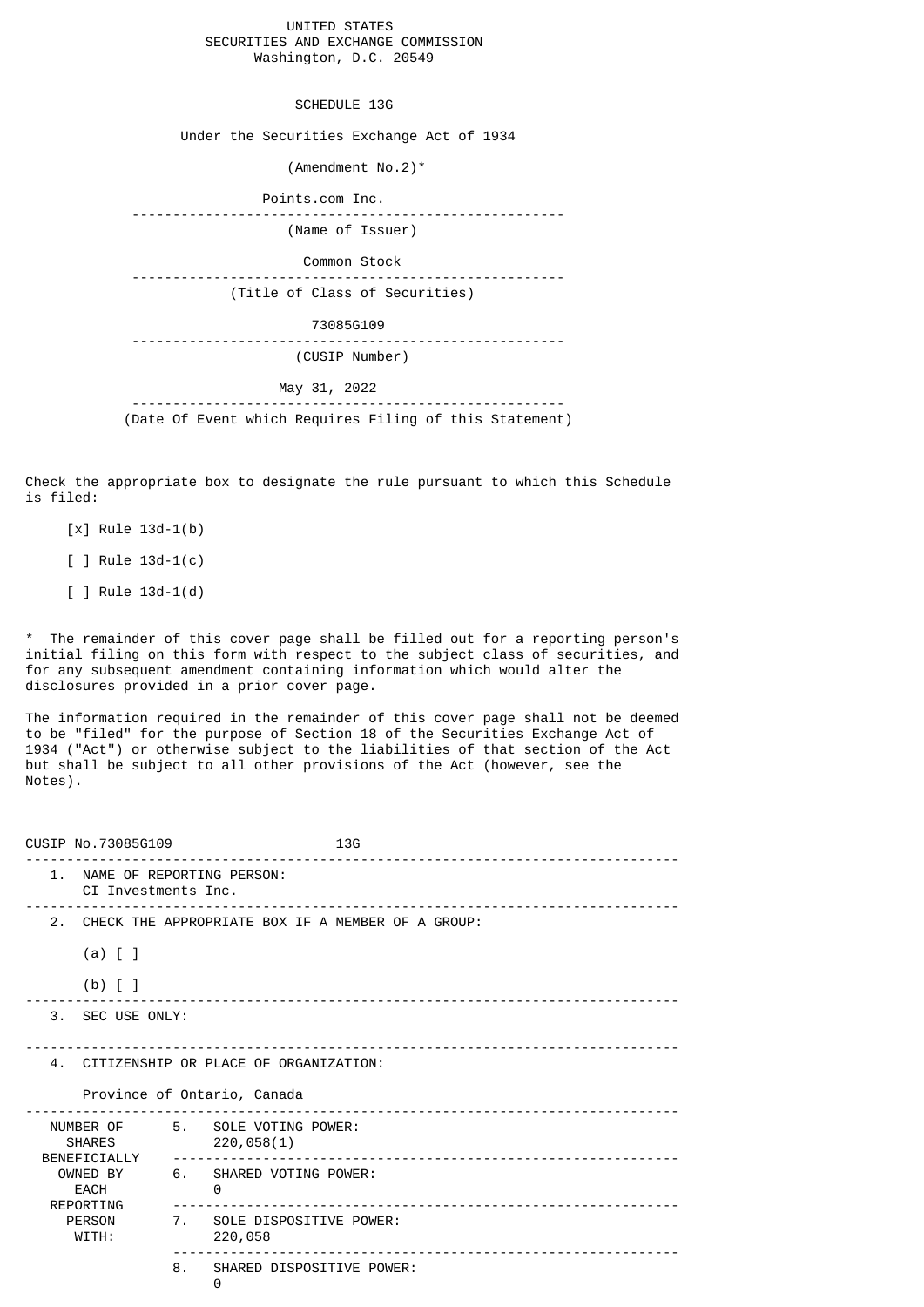-------------------------------------------------------------------------------- 9. AGGREGATE AMOUNT BENEFICIALLY OWNED BY EACH REPORTING PERSON: 220,058 -------------------------------------------------------------------------------- 10. CHECK BOX IF THE AGGREGATE AMOUNT IN ROW (9) EXCLUDES CERTAIN SHARES:  $\lceil$   $\lceil$   $\rceil$ -------------------------------------------------------------------------------- 11. PERCENT OF CLASS REPRESENTED BY AMOUNT IN ROW (9): 1.473%(2) -------------------------------------------------------------------------------- 12. TYPE OF REPORTING PERSON: IA, FI -------------------------------------------------------------------------------- (1) Calculated assuming the exercise of the warrants held. (2) Based upon 14,942,792 Shares of Common Stock of Points.com Inc. (the "Issuer") outstanding as of May 31, 2022 as reported in the Issuer's MD&A filed with the Canadian Securities Administrators on May 11, 2022. Item 1. (a) Name of Issuer: Points.com Inc. -------------------------------------------------------------- Address of Issuer's Principal Executive Offices: 111 Richmond Street West Suite 700 Toronto, Ontario, Canada M5H 2G4 -------------------------------------------------------------- Name of Person Filing: CI Investments Inc. -------------------------------------------------------------- Address of Principal Business Office, or if None, Residence: 15 York Street, Second Floor Toronto, Ontario, Canada M5J 0A3 -------------------------------------------------------------- (c) Citizenship: See Item 4 on the cover page hereto. -------------------------------------------------------------- Title of Class of Securities: Common Stock -------------------------------------------------------------- (e) CUSIP Number: 73085G109 -------------------------------------------------------------- Item 3. If this statement is filed pursuant to Sections 240.13d-1(b) or 240.13d-2(b) or (c), check whether the person filing is a: (a) [ ] Broker or dealer registered under Section 15 of the Act (15 U.S.C. 78o). (b) [ ] Bank as defined in Section 3(a)(6) of the Act (15 U.S.C. 78c). (c) [ ] Insurance company as defined in Section 3(a)(19) of the Act (15 U.S.C. 78c). (d) [ ] Investment company registered under Section 8 of the Investment Company Act of 1940 (15 U.S.C. 80a-8). (e) [ ] An investment adviser in accordance with Sections 240.13d-1(b)(1)(ii)(E); (f) [ ] An employee benefit plan or endowment fund in accordance with Section  $240.13d-1(b)(1)(ii)(F)$ ; (g) [ ] A parent holding company or control person in accordance with Section  $240.13d-1(b)(1)(ii)(G);$  (h) [ ] A savings association as defined in Section 3(b) of the Federal Deposit Insurance Act (12 U.S.C. 1813);